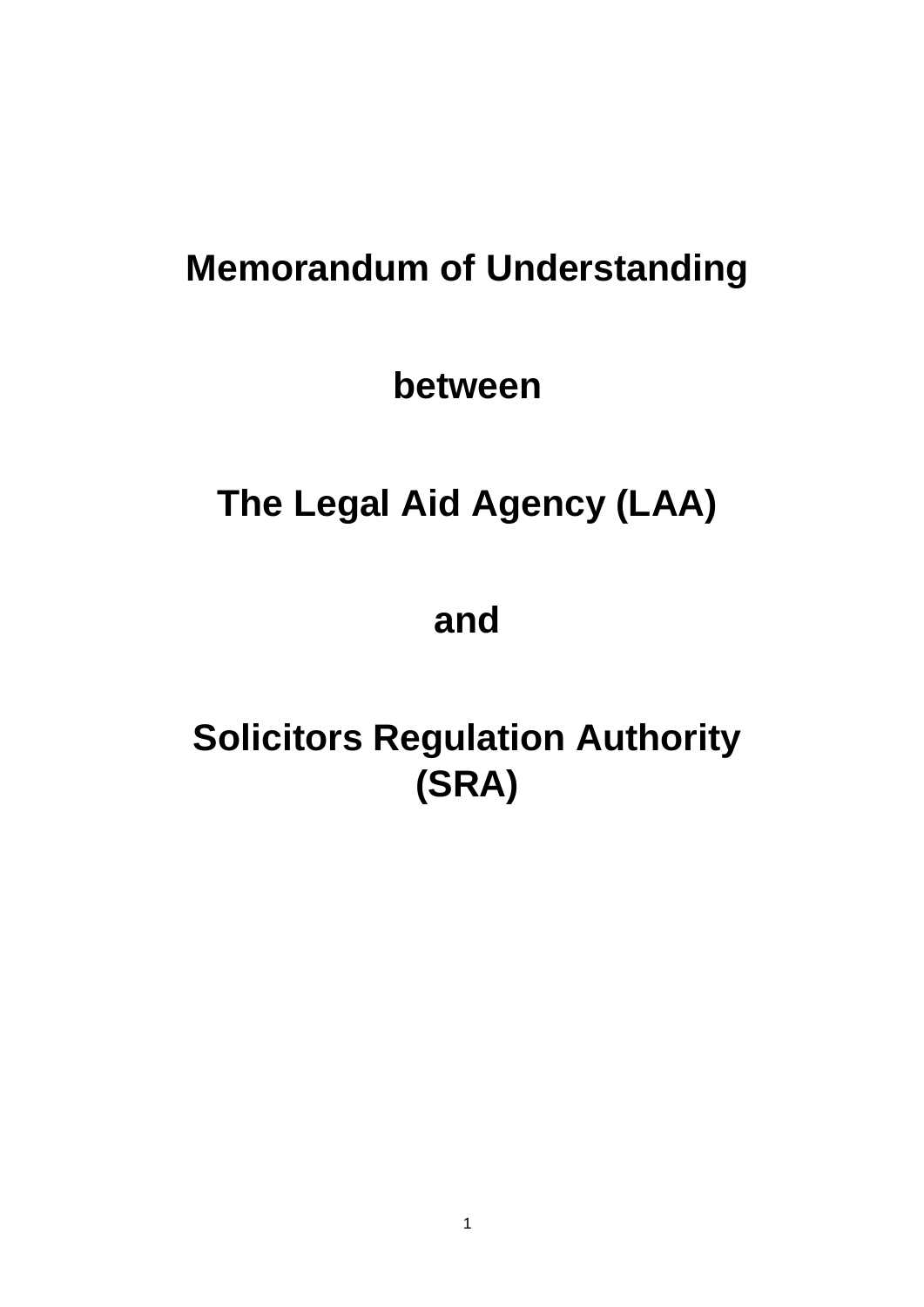#### **Introduction**

- 1. The Legal Aid Agency (LAA) and the Solicitors Regulation Authority (SRA) ("the parties") are committed tow working together to achieve the appropriate public interest outcomes in the prevention, detection, investigation and prosecution of dishonesty and serious misconduct in the community regulated by the SRA and funded by the LAA. In support of that aim, this memorandum of understanding ("Memorandum") sets out the framework for effective liaison and communications between the LAA and the SRA.
- 2. The aims of the Memorandum include:
	- a. To assist both parties in their investigation or supervision work in the public interest so far as such assistance is lawful;
	- b. To provide a framework for the lawful flow of information between the SRA and the LAA.
- 3. The LAA and the SRA recognise and respect their differing duties, operational priorities and constraints, and confidentiality requirements. However, in the public interest they commit themselves to professional co-operation in preventing or taking action in relation to dishonesty or serious misconduct.

#### **Legal status and effect**

- 4. Nothing in this Memorandum of Understanding shall, or is intended to:
	- a. create any legal or procedural right or obligation which is enforceable by either of the parties against the other; or
	- b. create any legal or procedural right or obligation which is enforceable by any third party against either of the parties, or against any other third party; or
	- c. prevent either of the parties from complying with any law which applies to them; or
	- d. fetter or restrict in any way whatsoever the exercise of any discretion which the law requires or allows the parties to exercise; or
	- e. create any legitimate expectation on the part of any person that either of the parties to this Memorandum of Understanding will do any act (either at all, or in any particular way, or at any particular time), or will refrain from doing any act.

Nevertheless, the parties are genuinely committed to pursuing the aims and purpose of this Memorandum in good faith and intend to act in accordance with its terms on a voluntary basis.

#### **Roles and responsibilities**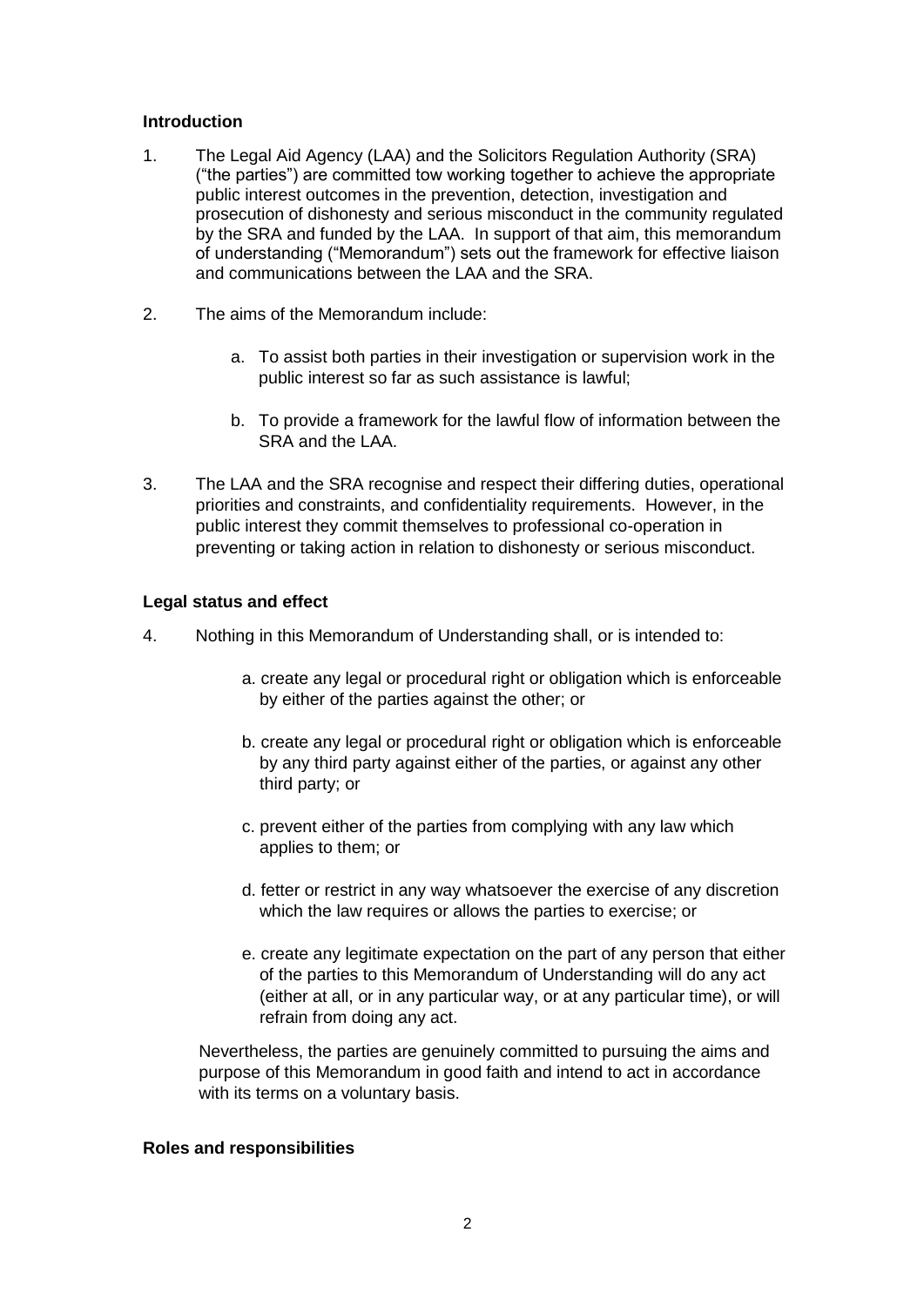- 5. The SRA is the independent regulatory body established by the Law Society for the regulation of legal services by law firms and solicitors in England & Wales. The SRA's powers arise from various statutes and regulations including the Solicitors Act 1974, the Administration of Justice Act 1985, the Courts and Legal Services Act 1990, the Legal Services Act 2007 and the SRA's Handbook:<http://www.sra.org.uk/solicitors/handbook/welcome.page>
- 6. The SRA has statutory and rule-based powers to require the production of documents or information, such as section 44B of the Solicitors Act 1974 and section 93 of the Legal Services Act 2007.
- 7. The SRA may inspect material that is subject to a law firm's clients legal professional privilege (LPP) or confidentiality but may only use such material for its regulatory purposes. The SRA also protects the LPP and confidentiality of clients. LPP material will not be disclosed by the SRA to any other person other than where necessary for its regulatory purposes. Material that is not subject to LPP may be disclosable in the public interest, in the absolute discretion of the SRA, including material comprising communication in furtherance of crime or fraud.
- 8. The LAA became an Executive Agency of the Ministry of Justice in April 2013 and was previously know as the Legal Services Commission. The Lord Chancellor and Secretary of State for Justice are accountable to Parliament for the LAA's activities and performance.
- 9. The Agency provides Legal Aid in England and Wales, both for criminal and civil matters of law. The aim of the Agency is to provide legal advice and services to those who meet the eligibility criteria or who cannot afford to purchase it privately. The LAA contracts out legal services to Solicitors where required to assist legal aid clients.
- 10. The Legal Aid Agency has a dedicated Contract Management team who manage the relationship with legal aid providers and a Counter Fraud and Investigations team who detect, deter and investigate abuse of the legal aid system by clients and providers.

### **Information sharing**

- 11. Where it is lawful and in the public interest to do so, the parties agree to disclose information to the other:
	- a. to enable the assessment of risk to the public such as to:
		- i. minimise the risk of financial default;
		- ii. minimise the risk of fraud or other criminality; and
		- iii. identify the risk of financial failure; and
		- iv. minimise the risk to clients.
	- b. so that alleged criminality, misconduct, breach of the SRA principles, or other failures are properly investigated and decided upon;
	- c. to enable the proper processing of claims or applications for redress or compensation or any description; and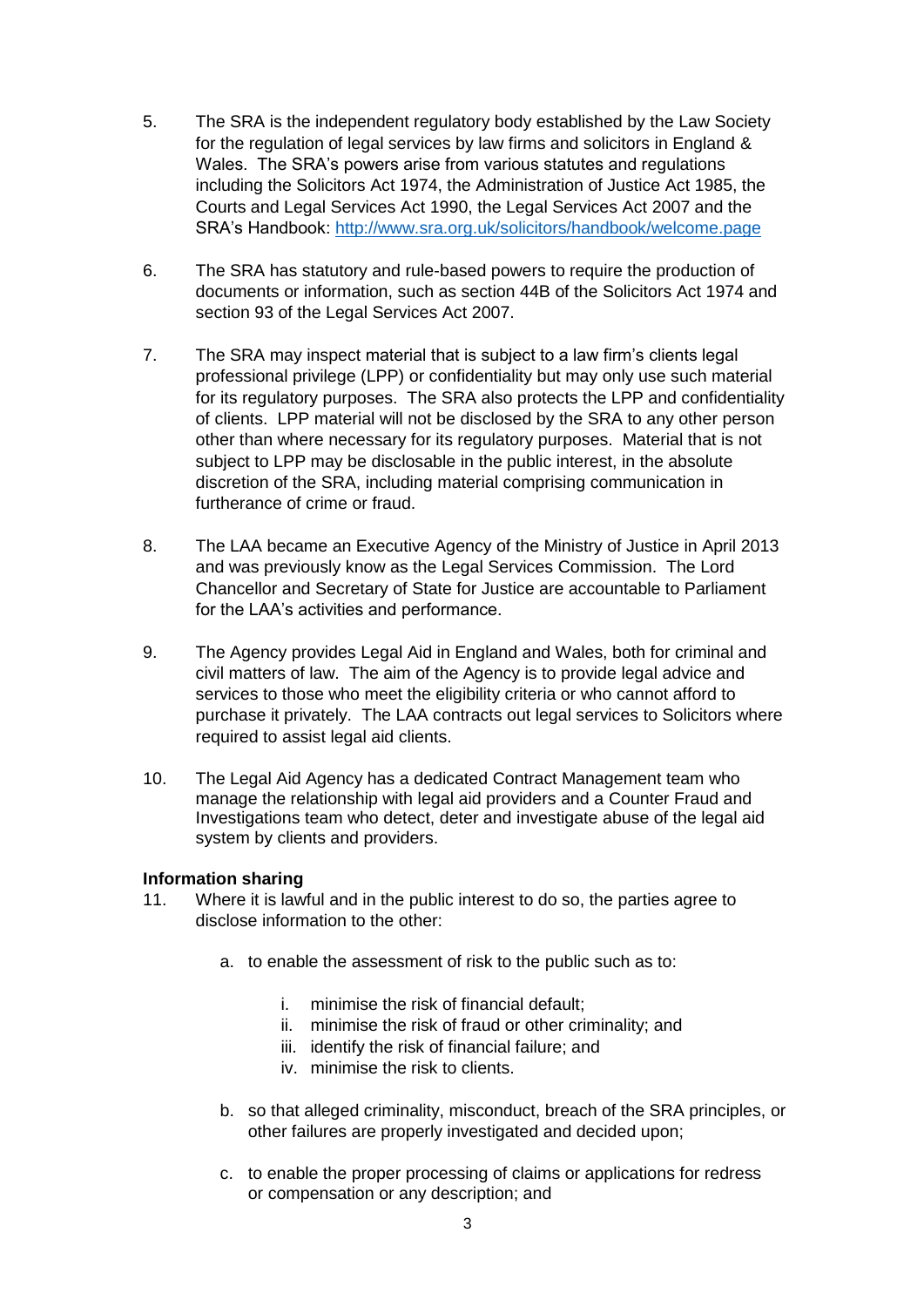d. for the purpose of regulatory, disciplinary, contractual or other legal proceedings, whether in public or not;

provided that the receipt is reasonably considered able to take regulatory or other proper action upon the information.

- 12. The recipient of information received from the other party will:
	- a. comply at all times with the Data Protection Act 1998 and thereafter the General Data Protection Regulation (GDPR) as saved by the EU Withdrawal Bill, UK data protection legislation and any relevant codes or conduct or certifications ;
	- b. keep the information secure;
	- c. use the information only for proper purposes, such as regulatory, disciplinary, contractual or other legal investigations or proceedings; and
	- d. liaise or co-operate where appropriate to avoid action that prejudices or may prejudice an investigation by another party or person.
- 13. Proper purposes may also include further lawful disclosure of the information such as to persons under investigation, witnesses, legal advisers, other regulators, professional bodies, prosecuting bodies, and law enforcement agencies including the police, HM Revenue and Customs, the Serious Organised Crime Agency (or any body that in future carries out the functions of such bodies).
- 14. The parties agree to ensure that disclosures to the other party are lawful.
- 15. The LAA must have regard to S33(2) and s34(2) of the Legal Aid Sentencing and Punishment of Offenders Act 2012 (LASPO) and to regulation 4 of the Legal Aid (Disclosure of Information) Regulations 2013 which provides that information must not be disclosed for the purposes of the investigation of prosecution of an offence (or suspected offence) which (a) related to the defence of an individual or legal person who has made an application for criminal legal aid (whether or not the determination is made in their favour); and (b) may be used for the purposes of the prosecution of that individual or legal person in that case.
- 16. However, the LAA may disclose information to the SRA where it can satisfy itself it is able to do so in compliance with S35(2)(a) being a disclosure of information in accordance with the law of England and Wales or an order of a court or S35(2)(e) for the purpose of facilitating the proper performance by a tribunal of disciplinary functions. The LAA may disclose information about financial resources in connection with facilitating a determination of an individual's financial resources where is it is able to comply with S33(3)(a).
- 17. The SRA may seek information from the LAA pursuant to section 44BB of the Solicitors Act 1974 or any analogous or replacement power.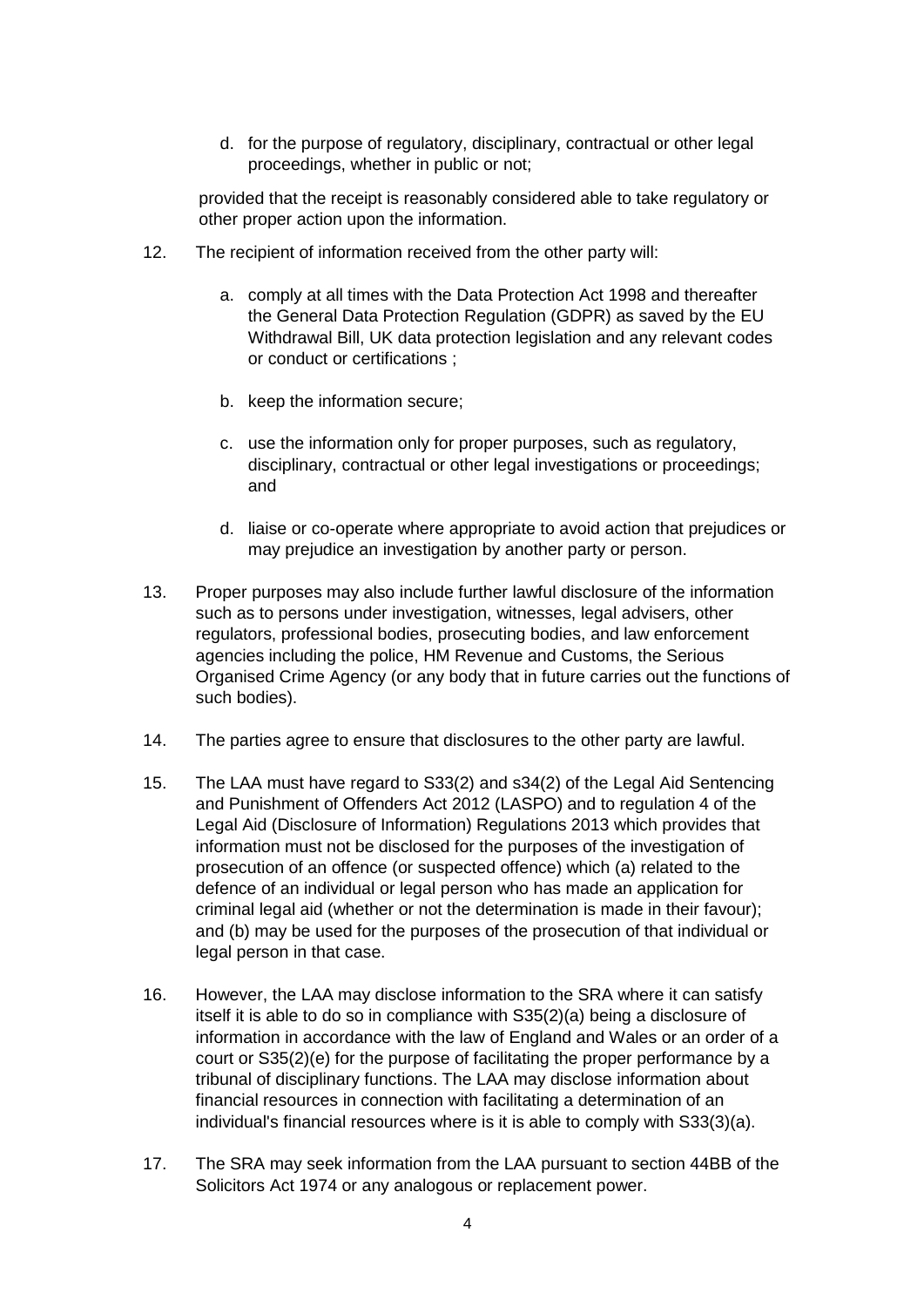- 18. The disclosing party also agrees to notify the recipient of:
	- a. any restrictions on the use to which the information can be put, and
	- b. any restrictions which apply to the onward disclosure of the information, and

in the absence of such notification, the receiving party may assume that there are no such restrictions (in addition to any restrictions that apply as a matter of law).

- 19. The parties agree that, subject to the disclosure being lawful in each case, and in compliance with the paragraphs above, the information described in paragraphs 20 and 21 will be exchanged as provided in those paragraphs.
- 20. The SRA will notify the LAA of:
	- a. interventions, as soon as practicable after a formal decision. In most cases, this means the day before the intervention is carried out; in those cases where 'no notice' is given to the relevant practice, notification will be made once the SRA is effecting the intervention;
	- b. a decision to make an application to the Solicitors Disciplinary Tribunal to prosecute a firm or individual, as soon as reasonably practicable;
	- c. the outcome of a prosecution before the Solicitors Disciplinary Tribunal, within 7 days of the decision;
	- d. The inability of a providers to obtain indemnity insurance.
- 21. The LAA will notify the SRA of:
	- a. All contract terminations at the end of a review, within 3 days;
	- b. Serious contract sanctions, within 3 days of the sanction being imposed;
	- c. The conclusion of official investigations through the provision of a copy of the report.
- 22. Where the SRA considers appropriate, it may remind a firm of its obligations to the LAA where the firm is in financial difficulty.

## **Practical exchange of information**

23. All information exchanged between the parties should be passed via nominated Single Points Of Contact (SPOC). The nominated SPOC for notification of an intervention decision is the Technical Manager of Client Protection. The nominated point of contact for notification of applications to the Solicitors Disciplinary Tribunal and the outcome of a prosecution is the relevant Legal Adviser appointed to the case. The nominated point of contact for notification of insurance details will be one of the Senior Technical Advisers in Supervision. In each case, these points of contact will notify the SRA head of the FCIB.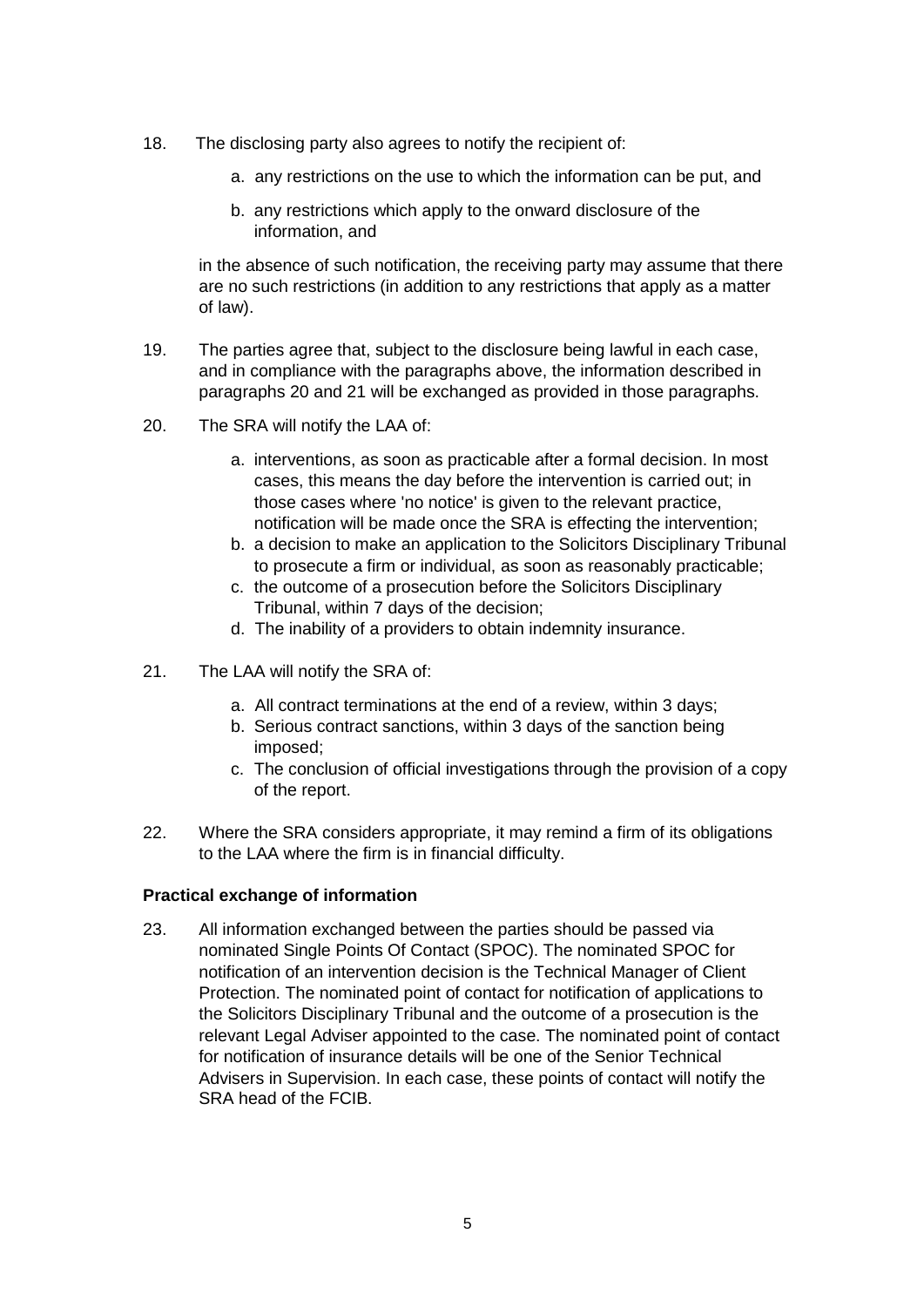- 24. The SRA has a Fraud and Confidential Intelligence Bureau (FCIB) whose role includes the lawful facilitation of intelligence and information sharing with other bodies. The SRA Head of the FCIB acts as a SPOC in all other cases.
- 25. The SPOC for the LAA is the Head of Counter Fraud and Investigations.

#### **Additional assistance**

- 26. Either of the parties may request additional co-operation in the following areas, and such requests shall be given due consideration:
	- a. sharing subject-matter expertise;
	- b. supplying witness statements, expert advice or oral evidence for use or potential use in court or tribunal proceedings.

### **Security and assurance**

- 27. The parties agree to:
	- a. only use the data for the purposes for which they have received it;
	- b. store data securely;
	- c. ensure that only people who have a genuine business need to see that data will have access to it;
	- d. report data losses or wrongful disclosure to the SPOCs.
	- e. only hold it while there is a business need to keep it;
	- f. destroy it in line with applicable guidelines;
	- g. provide assurance that they have complied with these principles, upon request.

### **Data Protection Act 1998 (DPA) and, Human Rights Act 1998 (HRA)**

28. Both parties undertake to comply with the requirements of:

a) the DPA and thereafter the General Data Protection Regulation (GDPR) as saved by the EU Withdrawal Bill, UK data protection legislation and any relevant codes of conduct or certifications and

b) the HRA in the operation of this agreement.

#### **Freedom of information (Fol) Act 2000**

29. If a Fol request is received in relation to the other party's information then the receiving party will inform the other party, and invite representations on the potential impact of disclosure.

#### **Costs/charges**